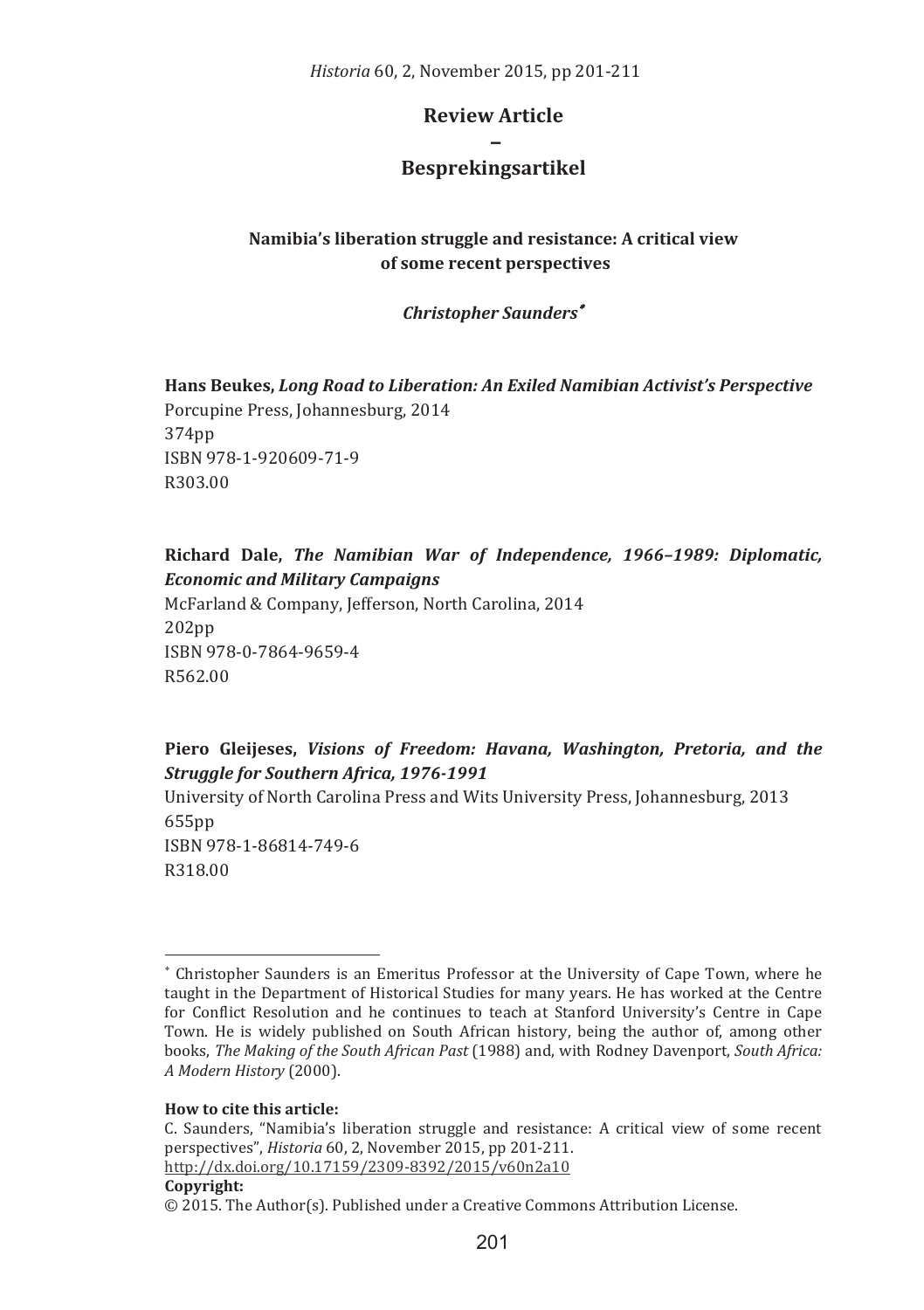Jeremy Silvester (ed.), Re-Viewing Resistance in Namibian History University of Namibia Press, Windhoek, 2015 317pp ISBN 978-99916-42-27-7 R480.00

# Cleophas I. Tsokodavi, Namibia's Independence Struagle: The Role of the **United Nations**

Xlibris, Bloomington, Indiana, 2011 396pp ISBN 978-1456852900 R343.00

## **Abstract**

This review article critically reviews five recent books relating to the history of Namibia's late twentieth-century liberation struggle. One is a general history of that struggle, one focuses on the Cuban role, and another on the role of the United Nations. There is a memoir by someone who turned against the main liberation movement. SWAPO, and a collection of essays on different aspects of resistance in Namibian history. All provide valuable insights, yet all are limited in the contributions they make to our understanding of the struggle. While it is good to see the nationalist interpretation of that struggle being challenged, there remain many topics for future scholars to explore and new perspectives to be opened up.

Key words: Namibia; South West Africa; liberation struggle; resistance; South West Africa People's Organisation (SWAPO).

## Opsomming

Hierdie resensie artikel bied 'n kritiese blik op vvf onlangse publikasies wat handel oor die geskiedenis van Namibië se laat-twintigste eeuse bevrydingstryd. Een is 'n algemene geskiedenis van die bevrydingstryd, een fokus op die Kubaanse rol en 'n ander op die rol van die Verenigde Nasies. Daar is 'n memoire deur iemand wat teen die hoofstroom bevrydingsbeweging, SWAPO, gedraai het en 'n versameling opstelle oor verskillende aspekte van verset in die Namibiese geskiedenis. Iedere een bevat waardevolle insigte, maar terselfdertyd is elkeen se bydrae tot ons begrip van die bevrydingstryd beperk. Dit is positief om te sien hoe die nasionalistiese vertolking van die bevrydingstryd uitgedaag word, maar daar is steeds baie onderwerpe wat toekomstige navorsers moet uitpluis en nuwe perspektiewe wat wag.

Sleutelwoorde: Namibië; Suid-Wes Afrika; bevrydingstryd; verset; South West Africa People's Organisation (SWAPO).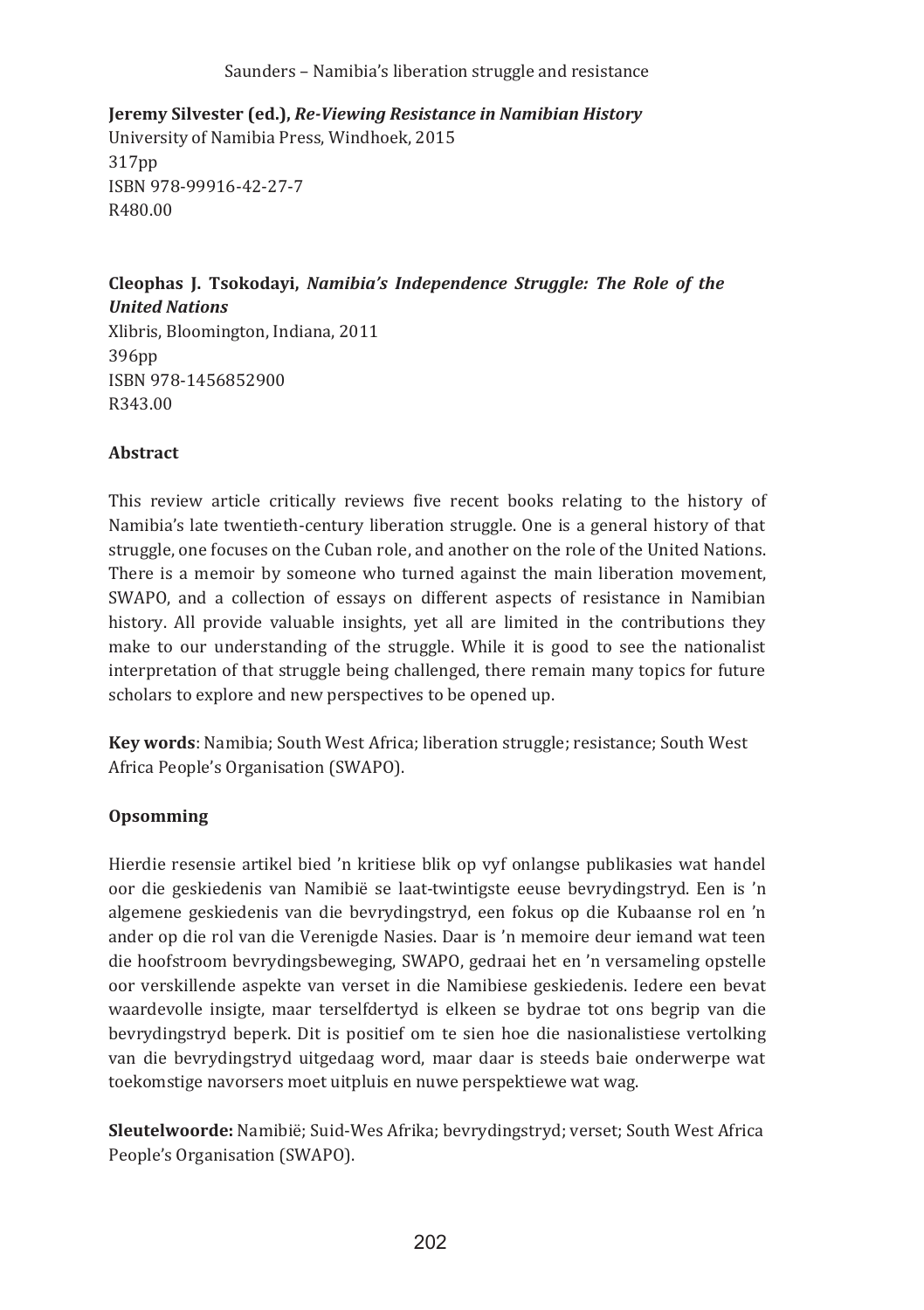There is now a large and very diverse literature on the Namibian liberation struggle.<sup>1</sup> The continuing interest in publishing books on this theme may at least partly be explained by the fact that there are so many different dimensions to it. As new works on aspects of the struggle appear, one should ask what they add to existing knowledge. The books considered in this review make different contributions, as will be shown. That by the retired American political scientist, Richard Dale, despite its title, which might suggest a major focus on the war as a military conflict, is a general work on the process leading to Namibian independence, which is to be welcomed given that there are so few scholarly surveys of the liberation struggle. The new book by Piero Gleijeses, a professor of International History based in Washington DC, is a major study of the Cubans in Angola, who played a key role in the process leading to Namibia's independence. Hans Beukes, a Namibian who fled South Africa when refused permission to take up a scholarship in Norway and then had a complex relationship with the South West Africa People's Organisation (SWAPO), has written a detailed memoir of his Namibian experiences that throws new light on Namibia's liberation movement. Jeremy Silvester, a historian who now works for the Museums Association of Namibia, has edited a collection of scholarly essays on aspects of anticolonial resistance in Namibian history, a number of which challenge a nationalist approach to the liberation struggle. And a book by the Zimbabwean former diplomat Cleophas Tsokovadi on the important role of the United Nations (UN) in relation to the process leading to Namibia's independence is included here because, though published some years ago, it has only recently become available in South Africa.<sup>2</sup>

Let us begin with Dale's relatively short book. This is the product of decades of work and prodigious reading. No-one has a longer history of scholarly engagement with Namibia, for he tells us that he wrote a Master's thesis on Namibia and the UN as long ago as 1957 (p viii). He has now chosen to use "war" in a very general sense, to include what he calls the "economic battle" and the "symbolic battlefield" (p 20) over the future of Namibia. So his book concerns much more than the war itself, which lasted from 1966 to 1989. Much of that war was fought, not in Namibia but in southern Angola, and his treatment of the military conflict there is very brief. He is equally brief on the background to the liberation struggle before 1966, though in a chapter entitled "The Diplomacy of Resistance" he discusses what he calls "ersatz diplomats" (the Anglican priest Michael Scott being the best known) and others from the late 1940s and even earlier. The bulk of his book on the twenty-three years from 1966, is a sober, highly analytical account which in his words, attempts "to avoid the polemics that characterize much of the writing on the war" (p 3). That he treats the

<sup>&</sup>lt;sup>1</sup> The best short survey remains the relevant chapter of Marion Wallace's excellent synthesis of the history of Namibia, now available in German as well as English: Marion Wallace, with John Kinahan. A History of Namibia From the Beainnings to 1990 (Hurst and Co., London. 2011). Henning Melber explicitly picks up where Wallace left off, and discusses themes in the history of Namibia since independence, in Understanding Namibia: The Trials of Independence (Hurst & Co., London, 2014).

 $\frac{2}{3}$  When I ordered it for the library of the University of Cape Town in 2014, there were no copies available in the country.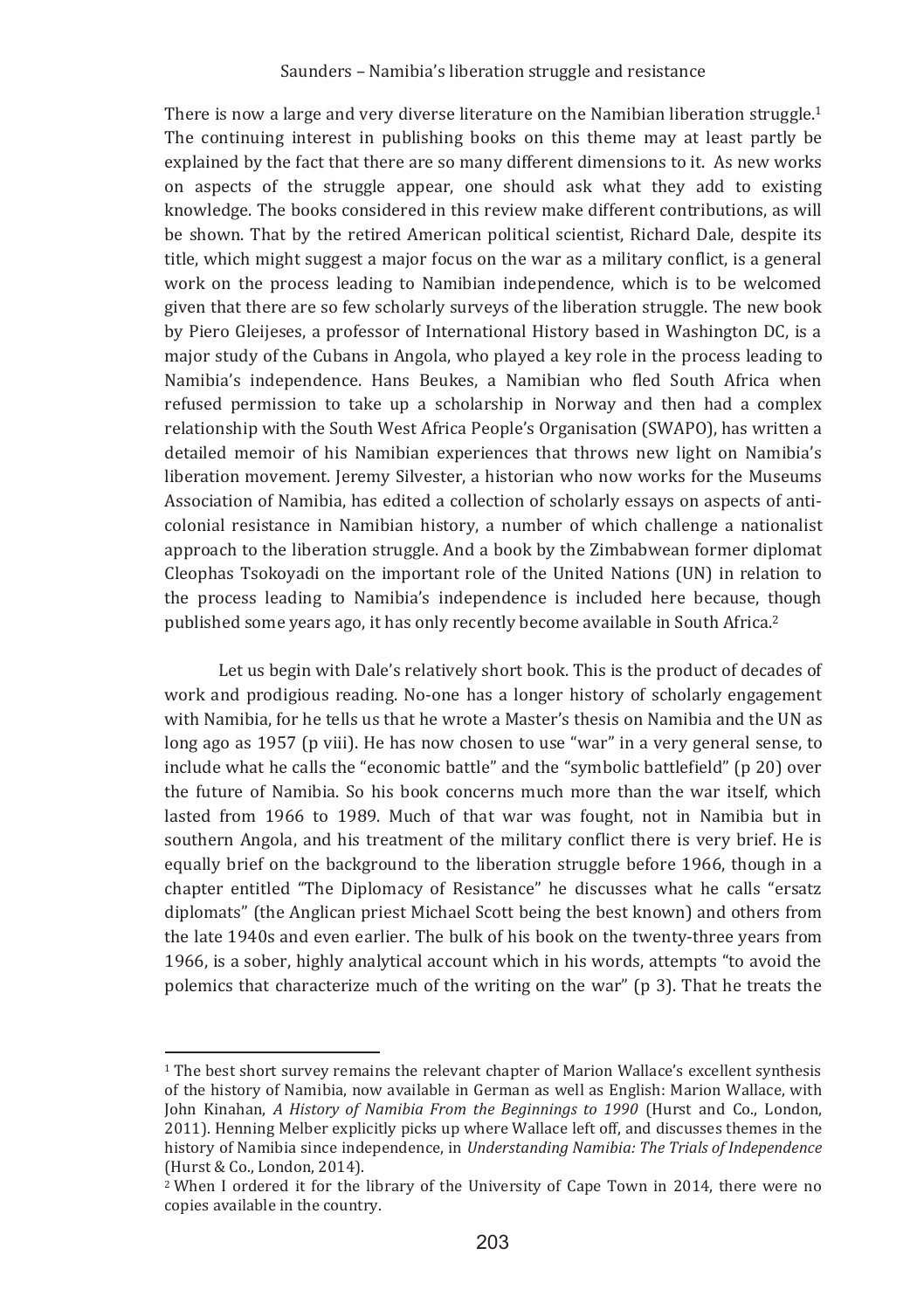diplomatic, economic and military campaigns separately, and in turn, does, however, mean that the overall sense of development over time tends to be lost.

Dale sets out his aims in the Preface in almost thesis-like fashion: to explore why Namibian "decolonisation" (the use of that word may immediately put off those who will give no credit to South Africa for ending its rule of Namibia, and who see the process as essentially a nationalist struggle for "liberation") was so protracted; how it was internationalised: what was unique about the Namibian case (which means discussing it comparatively, although in fact Dale does relatively little of that); and what its legacies were. After detailed discussion of diplomatic, economic and military aspects of "the war". Dale considers those legacies in a chapter entitled, oddly. "The Art of Bending", then brings together his other answers in a brief final chapter, most of which concerns the relationship between Namibia and South Africa, Namibia's "metropole" in the decades of South African occupation from 1915 to 1990.

Presumably confined by his publisher to a text of fewer than 120 pages, Dale inevitably treats many topics very cursorily. The Cold War in particular, is given hardly any attention. Though Dale is up-to-date with most of the relevant recent literature, writing of the South African Defence Force (SADF) he says he has found "few scholarly analyses on the various strategic discourses and counterfactuals that may have driven its policy choices" (p 130). His lengthy and most impressive bibliography includes two articles by Leopold Scholtz, but unfortunately Dale's book was written before the appearance of Scholtz's The SADF in the Border War 1966– 1989 (2013) now the major book on that topic. While Dale's conclusions are convincing, his book is not easy reading. Not only are his sentences often cluttered with endnote numbers (265 in the 19-page chapter 5, for example, with some sentences having a number of endnote numbers embedded in them), but it is often necessary to refer to the endnotes to clarify the meaning of the text.<sup>3</sup> Historians may be put off by Dale's political science approach, which includes devoting pages to analysing concepts, for example his discussion on legitimacy (pp  $17-18$ ). This is not a book to put into the hands of someone wanting an introduction to the way in which Namibia moved to independence, but any specialist will find something of value here. despite Dale's limited treatment of many relevant topics. To quote the blurb on the back cover, it should provide such readers with "a basis for further investigation of the [Namibian] decolonization process". That there is ample scope for such further investigation is shown, in different ways, by the other books under review here.

Piero Gleijeses's *Visions of Freedom* is based on astonishing research in a wide range of archives, including those in Cuba, to which he was given unique access.

<sup>&</sup>lt;sup>3</sup> That "The South African regime never defined what it meant by 'terrorist'", he writes, "suggests the power of lexical ambiguity" (p 47). Economic warfare includes "sources of assistance such as moral or normative, theological, financial, military, political and legal support ... a multidimensional zero-sum game, with rewards offset by losses, involving corresponding trade-offs. Who supported whom with what resources would be an apt characterization, as suggested by the title of Harold D. Lasswell's classic book on politics" (p  $53$ ).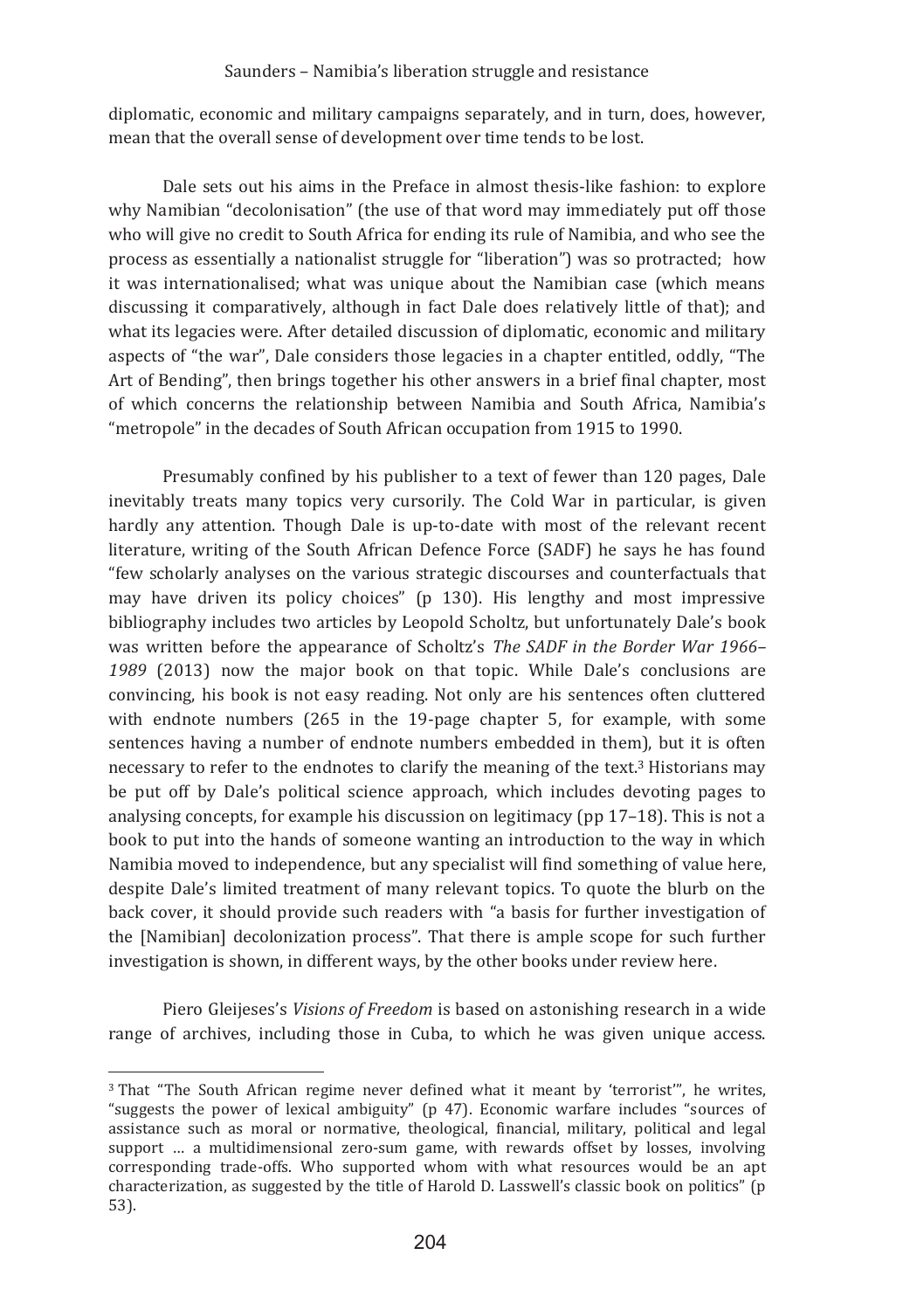Forcefully written, Visions is a mostly chronological narrative account of the role of the Cuban military in Angola and the relevant context, which includes, as a major theme, how the Cuban presence affected the Namibian liberation struggle. Given its evidential base and its brilliance as a work of synthesis, this large monograph has good claim to be called the single most important addition to the literature on the context of the Namibian liberation struggle to have appeared in the last decade.<sup>4</sup> But it is nevertheless a flawed work. Though Gleijeses claims to be impartial,<sup>5</sup> his book is marred by its excessive praise for Cuba and by the way in which Gleijeses argues that it was a Cuban "victory in southern Angola" that "changed the dynamic at the negotiating table [in 1988]" and "forced Pretoria to set Namibia free".

His emphasis on the Cubans as being responsible for this great "victory", leading to the independence of Namibia, means he plays down, and sometimes excludes altogether, other factors. At one place he does allow that there were such other reasons why the process began in 1988 leading to Namibian independence, but he does not weigh their relative significance. "It was not Gorbachev's new policy or the presidential elections in the United States", he writes, "it was not constructive engagement nor linkage that overcame South Africa's resistance [to allowing Namibia to move to independence]. It was, rather, forces that Crocker and the Reagan administration abhorred: black militants in South Africa waving the flag of the ANC. the threat of sanctions, and Fidel Castro" (p 507).<sup>6</sup> Elsewhere he gives all the credit to Castro and the Cubans.

While one can agree that the changed military situation on the ground in southern Angola in early 1988 "turned the tide of the negotiations", it was not only that change that "turned the tide". Scholtz has shown, in part by drawing upon SADF records not seen by Gleijeses, that although the Cuban intervention from November 1987 dramatically altered the military balance of power in southern Angola, there was no military victory in the sense of a rout of the South African forces, similar, say, to the rout of the Angolan forces on the Lomba river in late 1987.7 Though the Cuban attack on the Calueque dam close to the Namibian border in late June 1988, in response to a SADF attack on the Cubans near the dam, helped concentrate the minds of the South African negotiators, there is little doubt that the SADF, though now also involved in trying to keep order in the townships in South Africa itself, retained the capacity to defeat any attempt by the Cubans to move into Namibia. We now know of the secret agreement between the Cubans and the Soviet Union that Cuba would not

<sup>&</sup>lt;sup>4</sup> See the reviews by Christopher Lee in the American Historical Review and Thula Simpson in African Historical Review the H-Diplo Roundtable: http://hthe and diplo.org/roundtables/PDF/Roundtable-XV-41.pdf.

<sup>&</sup>lt;sup>5</sup> Foreword in *Visions*, and his response in the H-Diplo Roundtable.

<sup>&</sup>lt;sup>6</sup> He goes to some lengths to argue that whether the Democrats might come into office in the November 1988 election did not affect the negotiations, but whatever the outcome of that election. Crocker, would no longer be assistant secretary of state, so there was pressure to conclude the negotiations while he was still in office.

<sup>&</sup>lt;sup>7</sup> Leopold Scholtz. The SADF in the Border War (Tafelberg, Cape Town, 2013). On the Lomba battle see David Mannall, Battle on the Lomba 1987 (Helion, Solihull, 2014).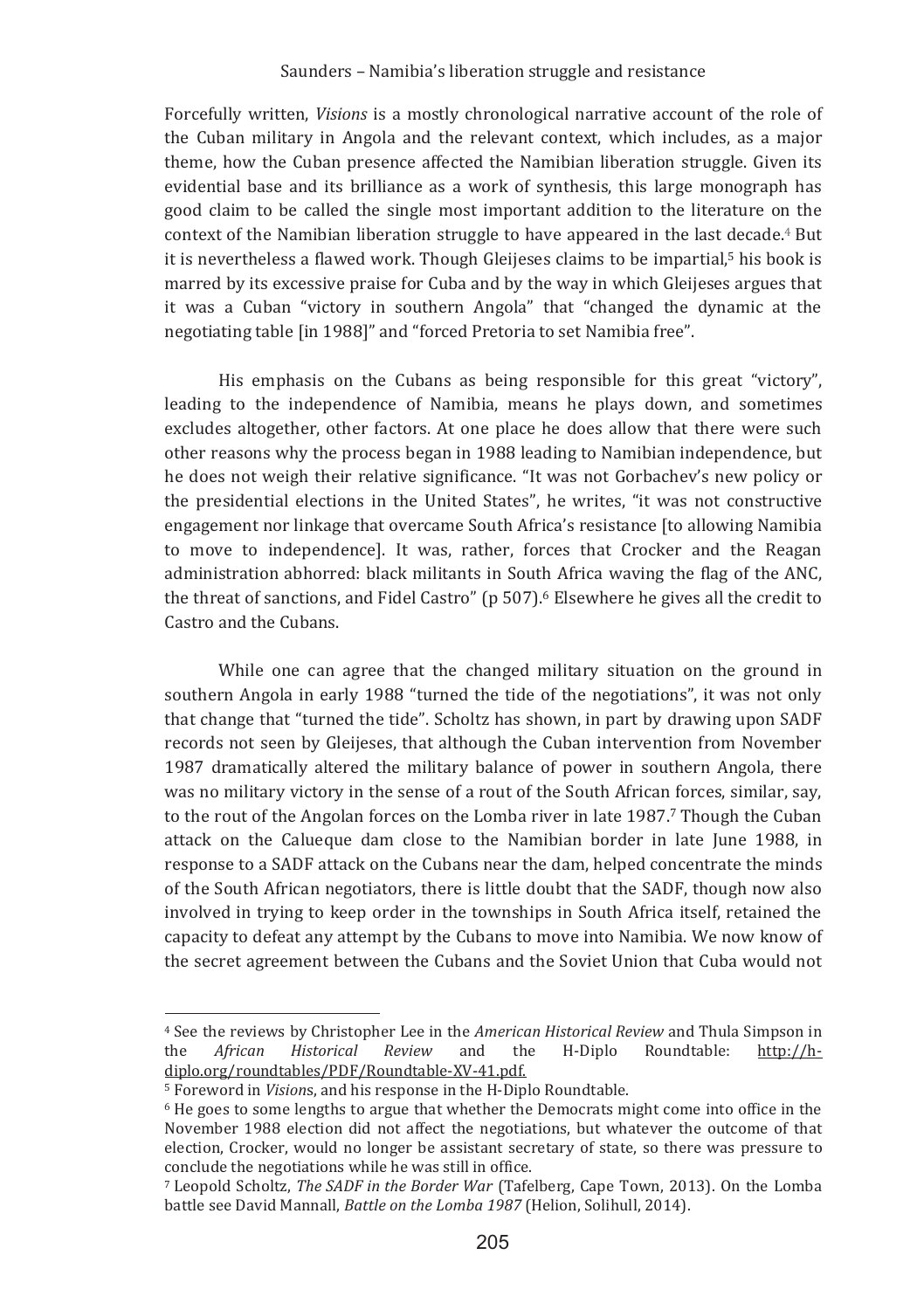attempt to do that.<sup>8</sup> Though the Cubans, flying the MIG23s that had been supplied them by the Soviet Union, gained air superiority in southern Angola, any such Cuban invasion of Northern Namibia would have been met with massive SADE resistance

That a book on the Cuban role, based largely on Cuban documents, should emphasise the Cuban role is perhaps not surprising, but, in the opinion of this reviewer, the winding down of the Cold War and the changed situation in South Africa deserve more weight than Gleijeses credits them with. He builds a case to suggest that the South African government only came round to thinking of withdrawing from Angola, and then from Namibia, in response to Cuban military action in southern Angola in 1988. The reason why South Africa withdrew from Angola - not for the first time – in August 1988 is, he writes, "abundantly clear in the U.S. and South African archives. It was Cuban military might. Castro's November 15, 1987 decision to send powerful reinforcements to Angola and pursue a more aggressive strategy on the battle-field reversed the military situation" (pp 507–508). Yes, but it was also to help secure a settlement, which the South African government now sought because it promised the Cubans would leave Angola. What was crucial was that it was agreed that the settlement would be monitored and overseen by a Joint Commission made up, inter alia, of the United States and the Soviet Union. A peaceful transition to an independent Namibia posed no threat to South Africa.

Gleijeses believes that until 1988 the South African government continued to wish to topple the MPLA regime in Luanda and replace it with a government headed by Savimbi, leader of the rebel group UNITA. This was certainly what the Angolans and their Cuban allies had long feared. There is no doubt that the SADF wanted to weaken the Angolan government, to prevent it giving support to SWAPO – the commando raid on the Cabinda oil installations in 1985 is the clearest example of this – but that is not the same as working for regime change, especially when the MPLA government was backed by Cuban troops. South Africa's Department of Foreign Affairs remained more significant in the 1980s than Gleijeses allows, and continued to work for a negotiated settlement with Angola. For a time in early 1984 it seemed that such a settlement might be possible, with the signing of the Lusaka Accord, reached largely as a result of American mediation, but that turned out to be a vain hope.

Though many of the highly repressive aspects of apartheid policy remained in place in the late 1980s, there was by then much new thinking among South Africa's ruling elite, and this concerned foreign as well as domestic policy, both of which were highly contested. A book that has appeared since *Visions* illustrates this: the recentlypublished memoirs of the head of the National Intelligence Service, Niel Barnard's *Secret Revolution.*9 While what Barnard says may at first seem to lend support to Gleijeses's interpretation, in fact it challenges it. Barnard began the first of his 48 meetings with Nelson Mandela in jail on 28 May 1988, some weeks after the crucial

<u> 1989 - Johann Stein, mars an t-Amerikaansk kommunister (</u>

<sup>&</sup>lt;sup>8</sup> Irina Filatova and Apollon Davidson, *The Hidden Thread* (Jonathan Ball, Johannesburg, 2013).

<sup>&</sup>lt;sup>9</sup> Niël Barnard, *Secret Revolution. Memoirs of a Spy Boss* (Tafelberg, Cape Town, 2015).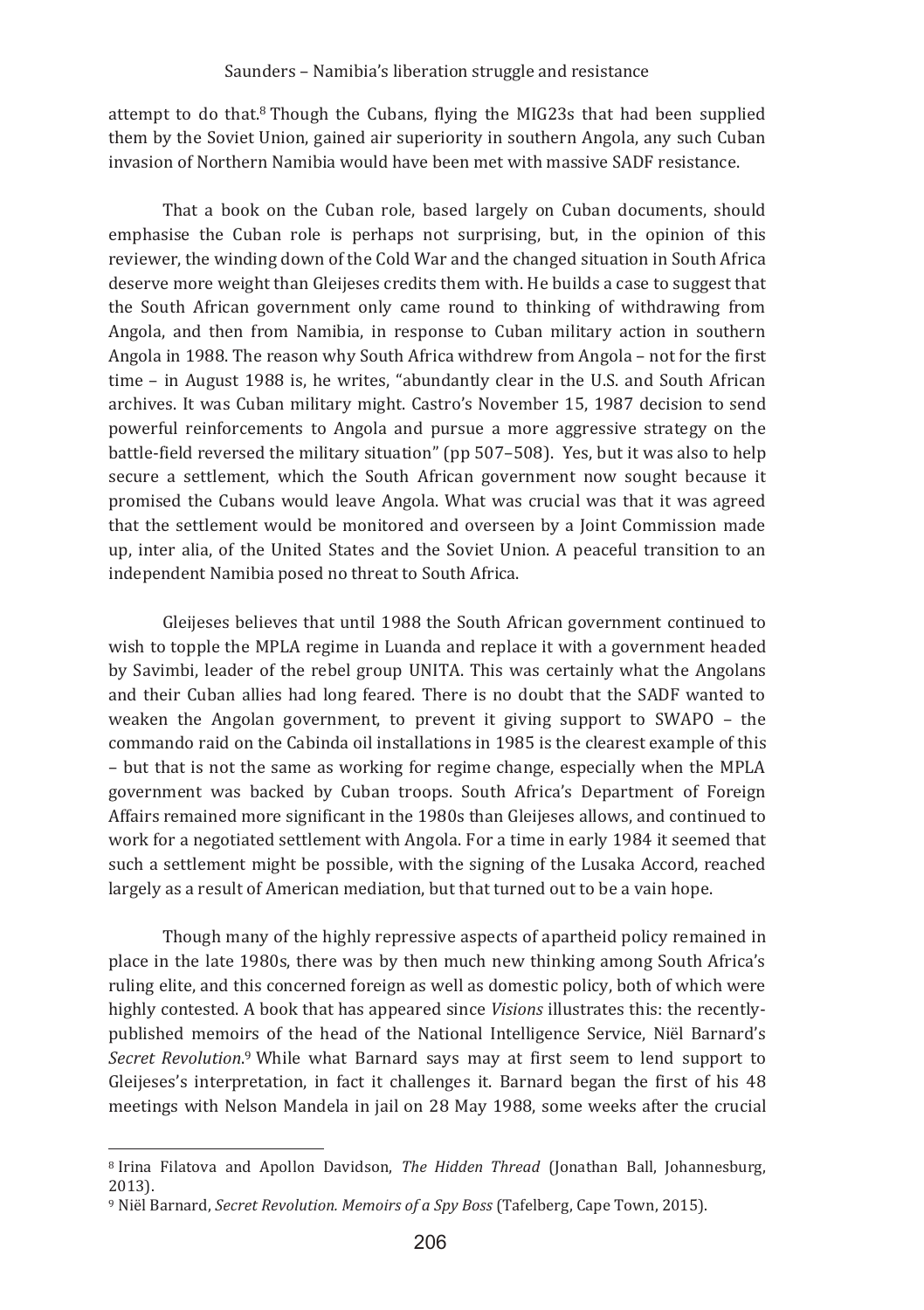negotiations began in London on Cuban troop withdrawal from Angola and South African consent to the process leading to the independence of Namibia. Barnard denies a link between the two, $10$  and his book makes clear that he, along with others in the South African government, had seen the necessity to work towards the removal of apartheid some years before 1988, and certainly before the military situation in southern Angola changed against South Africa in the early months of that year.

The South African government had in fact accepted that it had to withdraw from Namibia over a decade earlier; the question was on what terms it would do so. For a time it was tempted to engineer an internal settlement, but it realised that it was in its interests to achieve an internationally recognised independence for Namibia. By 1988, with the winding down of the Cold War, it was no longer concerned about SWAPO coming to power in Namibia, providing it did not win the two-thirds in the election for a constituent assembly that would have enabled it to write the constitution for the independent country on its own, and provided the Cuban troops left Angola. In the negotiations, the South African government secured the major concession from Angola that the ANC's military bases in that country would be closed. So to write, as Gleijeses does, of the South African government in late 1988 having "decided to fold" (p 487) is misleading, for the government was essentially concerned with a transition in Namibia that would be at least relatively peaceful and not lead to a radical government there that would produce instability in the region. By 1988 it could hope this would be achieved, as turned out to be the case. Yes, the liberation movement, SWAPO, would now come to power, but it was the consequences that were of most concern to the South African government, and by the end of 1988 it was prepared to risk those consequences. In the event, they turned out to be along the lines of what the South African government had hoped; there was no threat to South Africa's essential interests in the way the transition took place. It is incorrect to write, as Gleijeses does, of a South African capitulation, first on the battlefield and then in the negotiations.

Although Gleijeses's book is essential reading for an understanding of how Namibia moved to independence, it needs to be used with caution. Twenty-five vears from the end of the Cold War, one might expect historians to try to be non-ideological and balanced. Dale does try to be, but in the opinion of this reviewer, Gleijeses has not used his sources critically enough. Visions is a far more gripping read than Dale's book, in part because the picture it paints is so black and white,<sup>11</sup> but for all its rich detail it provides an account that is partial and provocative and lacks nuance.

<sup>&</sup>lt;sup>10</sup> Barnard confirmed this in an interview the present author had with him in 2014.

 $11$  Gleijeses writes (p 504): "They [the South Africans] wanted to bring Savimbi to power in Angola and then, with Savimbi's help, they would crush SWAPO and impose an internal solution in Namibia. This was their policy as the 1988 negotiations began. PW Botha was as interested in reaching a modus vivendi with the MPLA as Reagan was in reaching an agreement with the Sandinistas in Nicaragua. He paid lip service to linkage to mollify the Americans, but he had no intention of subscribing to any settlement that would allow SWAPO to govern Namibia.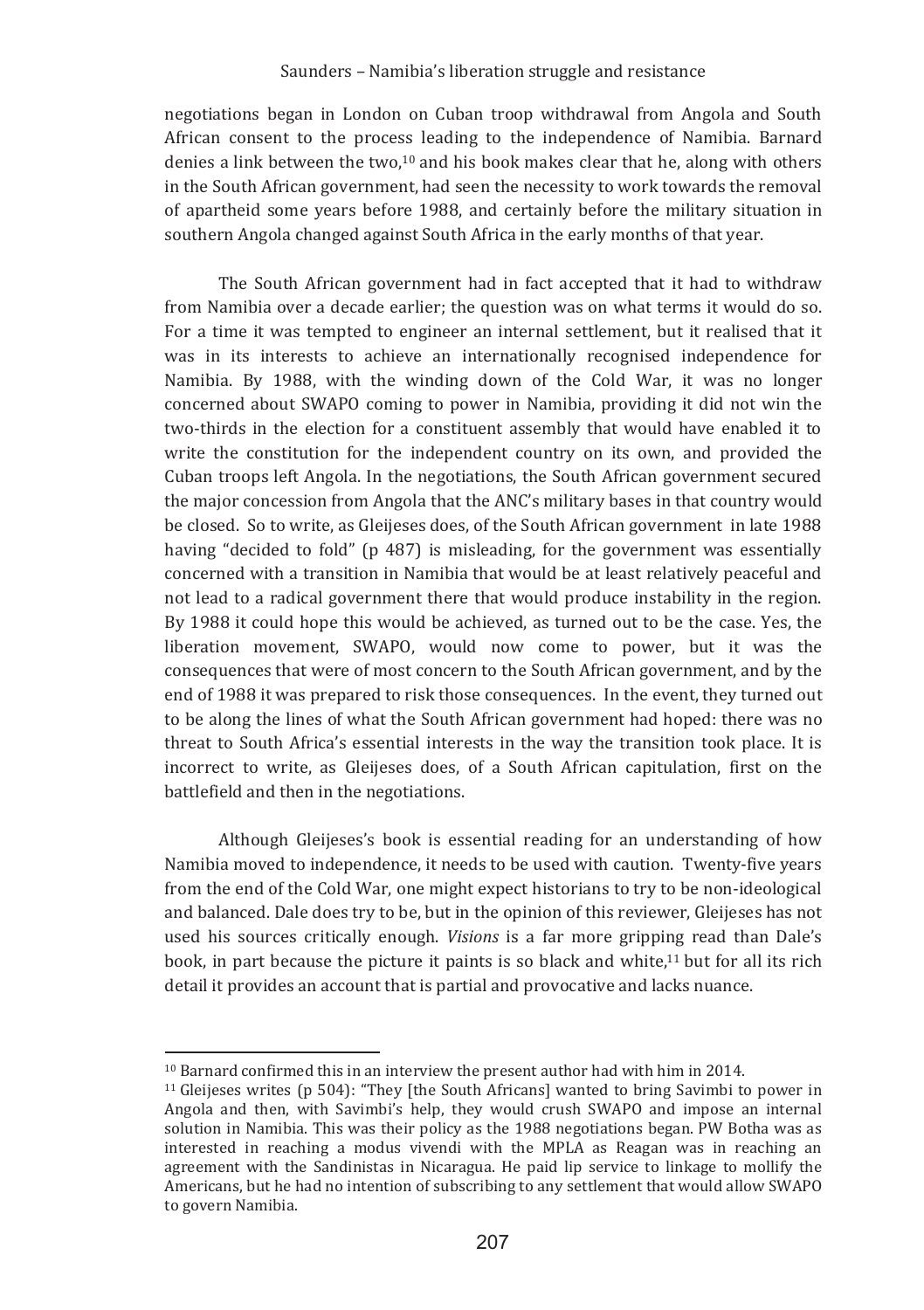Beukes's book gives us his personal story. He grew up on a farm in the Rehoboth district, enrolled in Law at the University of Cape Town and then, at 23, was awarded a scholarship by the National Union of Norwegian Students for three years' study at Oslo University. As he was about to board a ship bound for Norway his passport was withdrawn, it seems because the South African government thought he would testify against South Africa before the UN, as two other Namibians had. Back in Cape Town, Beukes met a visiting American activist, Allard Lowenstein, who offered to smuggle him out of the country. He describes in vivid detail his escape into exile. then his experiences at the UN and elsewhere in America. Back in Norway, he was active in anti-apartheid work and in 1966 was elected secretary-general of a new South West African Students Association founded in Uppsala. Talked into joining SWAPO, he attended a meeting of SWAPO representatives in London in 1975 (pp 205-207) before moving to Lusaka, Zambia, later that year. A central section of his book is concerned with what happened there.

In a chapter entitled "Strange Times" he recounts the events leading to his having to flee from Africa a second time in 1976. The reason for this was what he calls a coup by "the Nujoma junta", which "grabbed absolute power over the lives of their countrymen" (p 280). The liberation movement he had joined had, he writes, "become a threat to the very life and liberty of its members" (p 262). He went to New York to confront SWAPO's main representative there, Theo-Ben Gurirab, whom he believed had orchestrated the coup, and pleaded for the release of the Namibians being held in Tanzania and Zambia. He then describes going to a meeting in Sweden to launch a rival political movement, SWAPO-D, but he did not approve of it taking the name of SWAPO and left the meeting when his views did not prevail (p 309).

Beukes's account is that of an honest man of firm and independent views who, unlike others, did not believe in putting the liberation struggle before all else. He was strongly opposed to the guerrilla war that SWAPO fought, fearing its consequences. but was there an alternative route to "liberation"? When he returned to Namibia in 1989 he was soon disillusioned by what he saw. While his memoir is a valuable account by one who became a harsh critic of SWAPO, and while Beukes shows amazing ability to recall events and conversations after decades, some of his views are extreme, such as the suggestion that the arrest and detention of Shipanga was the result of a CIA-inspired coup in SWAPO to eliminate the radicals in the movement. and that the Soviet Union, when it saw through this, had strengthened Nujoma, who then appointed more pro-Soviet cadres to leading positions in SWAPO (p 307). His book needs to be read with care (and the index is not always reliable).

Silvester's book, attractively published by UNAM Press, has nineteen essays that emerged from a conference held in Windhoek in December 2009 to mark the end of a joint Namibia-German project called Archives of Anti-Colonial Resistance and the Liberation Struggle (AACRLS), based at the National Archives of Namibia. Aware of the limitations of the colonial archive, that project sought to give voice to others, and what is immediately striking about this book is that most of the authors are young Namibians. Silvester writes of a "new wave of Namibian historians", many of whom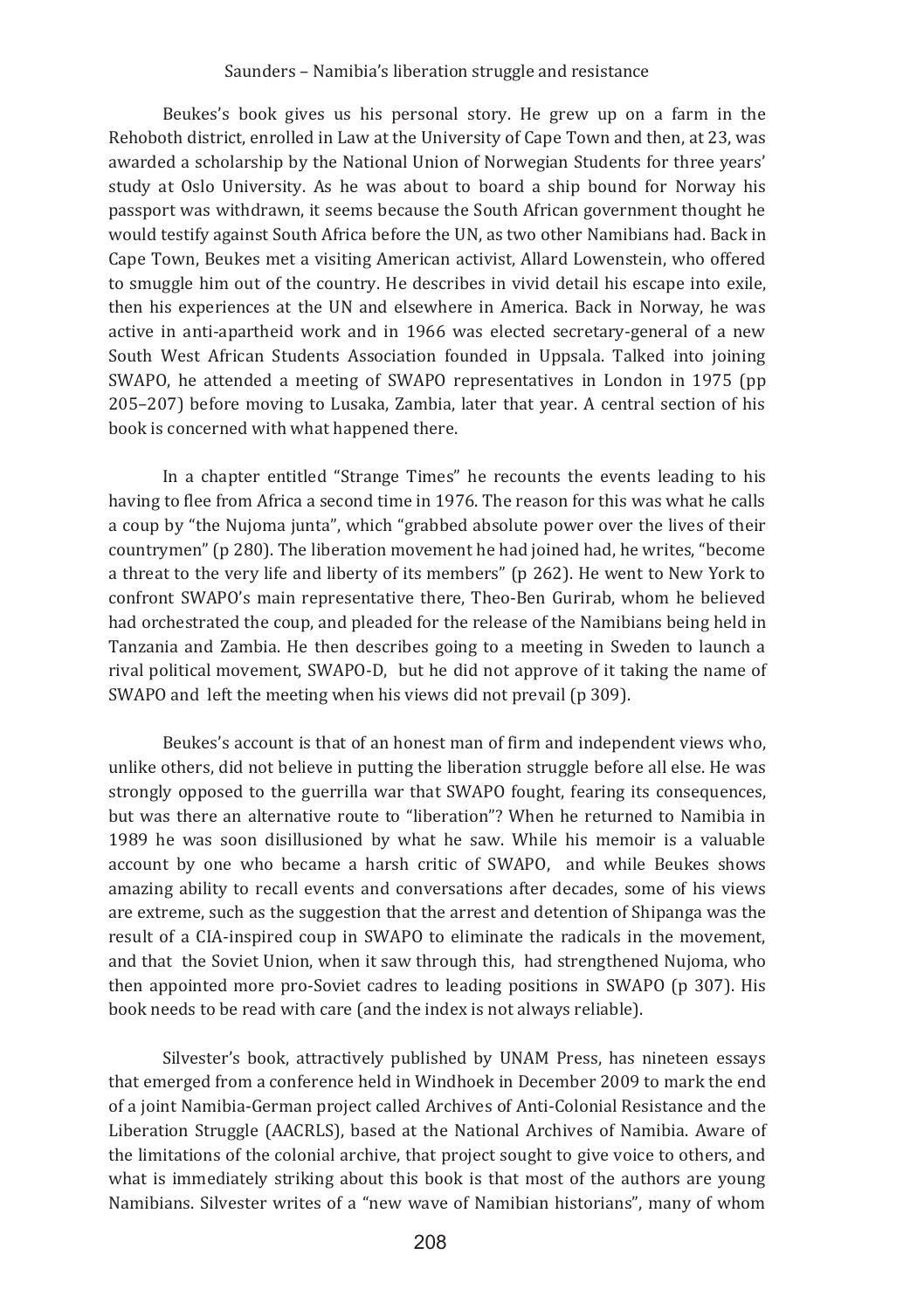he has encouraged in their work, and he claims that Namibia is "experiencing a renaissance of interest in history and heritage" (p 3). Let us hope that this is the case.

This is a very wide-ranging collection, with chapters on subjects as diverse as women's narratives, ambiguities in the roles of Hendrik Witbooi and Samuel Maherero, and solidarity movements in Finland, where there was general support for Namibia's struggle, and West Germany, where the government collaborated with the South African regime. This volume not only introduces new voices, but constitutes a new approach to the study of resistance and the liberation struggle, for much Namibian historiography has seen resistance and struggle in rather crude nationalist terms.<sup>12</sup> This book represents a break with that grand narrative to illustrate not only the diversity of resistance but also a range of perspectives, a number of them critical of the nationalist meta-narrative. For example, SWAPO's camps in Zambia and Angola are now seen not only as places were women were trained as combatants, but also as places where women were sexually exploited.<sup>13</sup> Two chapters concern the early history of the Caprivi African National Union, which joined SWAPO then broke with it. Such work suggests a very welcome willingness to discuss the liberation struggle in all its complexity, tensions, ambiguities and nuances.

This volume also seeks to uncover the "everyday" history of resistance, so includes, for example, a chapter on songs sung during the liberation struggle, songs that continued to be sung even in jail, while another chapter explores the impact of the struggle on civilians in northern Namibia. There are, too, detailed case studies of the impact of the liberation struggle on Okongo, where the SADF had a military base, and on the Kavango region. Two chapters directly concern heritage. The first of these focuses on the equestrian monument in Windhoek (Reiterdenkmal), a memorial to German colonialism that was removed in December 2013 to make place for a new Independence Museum, <sup>14</sup> and to this chapter the leading Namibian scholar Andre du Pisani adds a comment on colonial monuments in general. The second pleads for heritage education to be included in the school curriculum.<sup>15</sup>

From a volume that includes local and community aspects of the liberation struggle, let us return to high politics. Tsokayadi's book is a revised version of a PhD awarded by the Russian Institute of African Studies in Moscow in 2004 (p 17). The author served in the Zimbabwe diplomatic service from 1981 and from 1989 was deputy permanent representative for his country at the UN. As chair of the Non-Aligned Movement (NAM) from September 1986 to September 1989, Zimbabwe headed both the NAM Coordinating Bureau and the NAM Security Council caucus at

<sup>&</sup>lt;sup>12</sup> SWAPO of Namibia, *To be Born a Nation* (Zed Books, London, 1981); and Peter Katjavivi, *A* History of Resistance (James Currey, London, 1988).

<sup>&</sup>lt;sup>13</sup> Martha Akawa, "The Gendered Politics of the SWAPO Camps during the Namibian Liberation Struggle", in Silvester (ed). Re-Viewing Resistance.

<sup>&</sup>lt;sup>14</sup> Also treated in say. Reinhart Kössler, Namibia and Germany: Negotiating the Past (UNAM Press, Windhoek, 2015), chapter 6.

<sup>&</sup>lt;sup>15</sup> On heritage issues see also the chapters by Jan-Bart Gewald and Henning Melber, in Jon Abbink. Miriam de Bruijn and Klaas van Walraven. Rethinking Resistance: Revolt and Violence in African History (Brill, Leiden, 2003).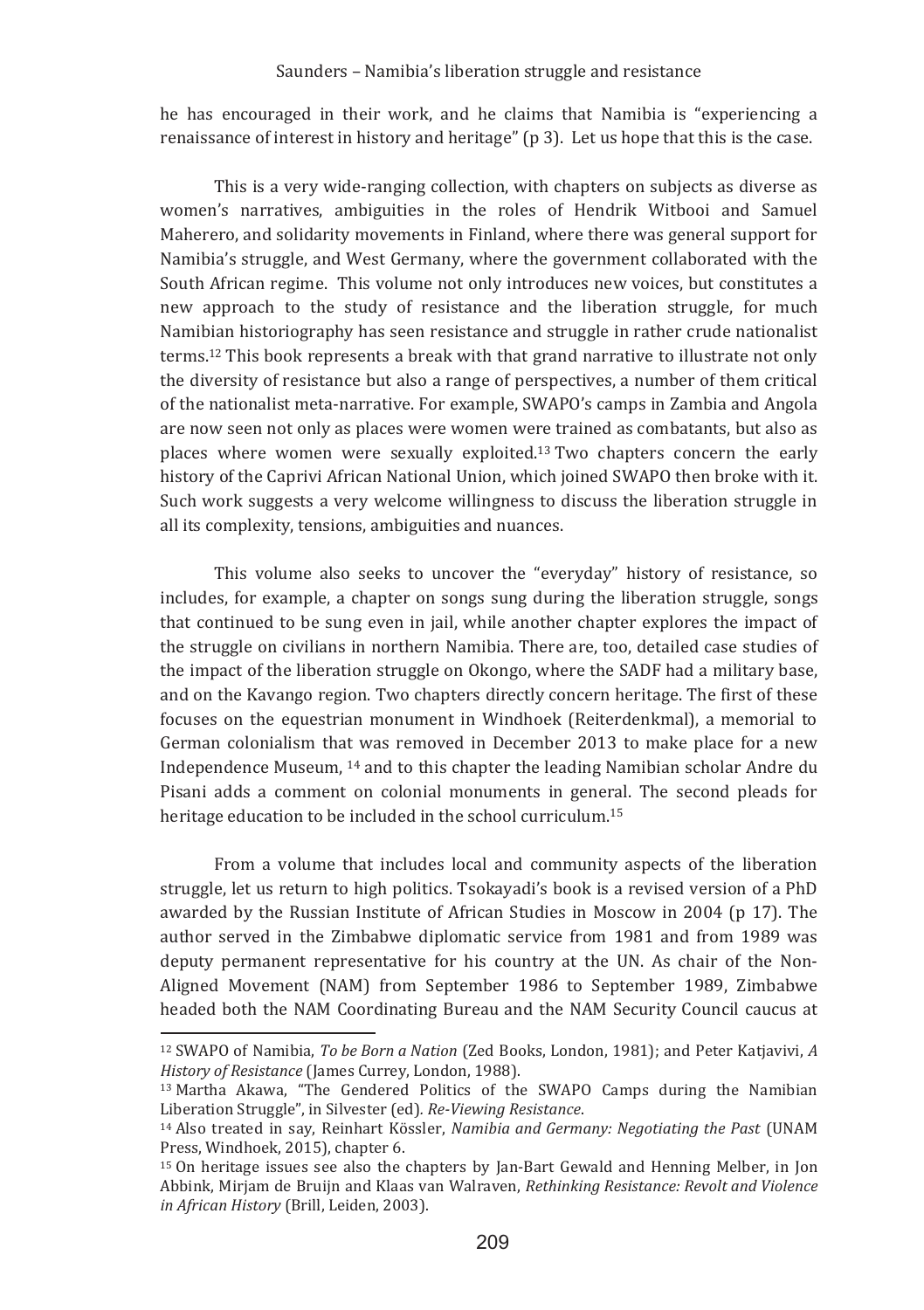the UN in New York (p 21). So while Tsokayadi's first two chapters - of four in all, constituting 216 pages of text - add nothing to what is well known, from page 117, at which point the author himself comes into the story, new information is provided. At first information is provided on the role of the NAM and its Coordinating Bureau at the UN, and then on the way the UN's role influenced the implementation of the Namibian settlement plan, for the author was very actively involved in Namibian issues at the UN in the last year before Namibian independence. His bibliography usefully lists relevant UN documents (and should be read with Dale's appendix on UN resolutions on Namibia) and Tsokayadi has included as many as 27 appendices.

Tsokavadi's book is written from an anti-Western perspective. He is very critical of the idea that the United States was an "honest broker" in trying to promote Namibian independence. Though he suggests that Namibia, as a Third World country, benefited in some ways from the Cold War (p 215), he suggests that the Cold War prolonged its "agony" and that Namibia was a mere "pawn in the game of superpower rivalry" (p 213). He claims that until 1989 the UN was sidelined in the process by the United States, which had a "virtual veto" in the negotiations over Namibia (p 110) and delayed Namibian independence for "decades" (p 213). Constructive engagement and linkage are, for him, ways to "roll back Soviet influence" and help the United States "win the Cold War in the Third World", to quote the key American diplomat on Namibia and Angola in the 1980s, Chester Crocker.<sup>16</sup> Yet elsewhere Tsokayadi writes that linkage was "conceived by the South Africans" (p 74). While interesting on the April 1989 "tragedy" in which over three hundred SWAPO fighters were killed (pp 146ff and 215), he is weak on South African motivations.<sup>17</sup> Though presented as a scholarly study, this one, too, is a partisan and limited account.

Taken together, however, despite their different weaknesses, this mixed bag of books constitutes a considerable addition to knowledge of the Namibian liberation struggle. As we have seen, many new perspectives have been opened up in what is a vast field of study. Much work, of course, remains to be done. There are many other perspectives to explore. None of these books presents a sustained analysis of the impact of the Cold War on the Namibian struggle, for example, Were the SWAPO archive, now housed in the National Archives, to be opened to researchers we could expect much new information to become available. The relevant American archives will open soon for the late 1980s, after the thirty years closed period, and it is to be hoped that more Russian archives will become accessible, to reveal more of the Soviet role.<sup>18</sup> Furthermore, historians are beginning to exploit the Portuguese records in

<sup>&</sup>lt;sup>16</sup> Chester Crocker, High Noon in Southern Africa: Making Peace in a Rough Neighbourhood (Oxford University Press, New York, 1992), p 17.

 $17$  Note his use of such phrases as "said to be", "reportedly" and "apparently", e.g. p 99.

<sup>&</sup>lt;sup>18</sup> On the Soviet role see especially Vladimir Shubin's *The Hot Cold War* (Pluto Press, London, 2008), part 4. On the Soviet role in the war in Angola see the chapter on "The Regular War" in Filatova and Davidson, The Hidden Thread; Gennady Shubin and Andrei Tokarev, Bush War. The Road to Cuito Cuanavale: Soviet Soldiers' Accounts of the Angolan War (Jacana Media, Auckland Park, 2011); and Gennady Shubin et al., Cuito Cuanavale: Frontline Accounts by Soviet Soldiers (Jacana Media, Auckland Park, 2014). Mary-Alice Waters (ed.), Fidel Castro,